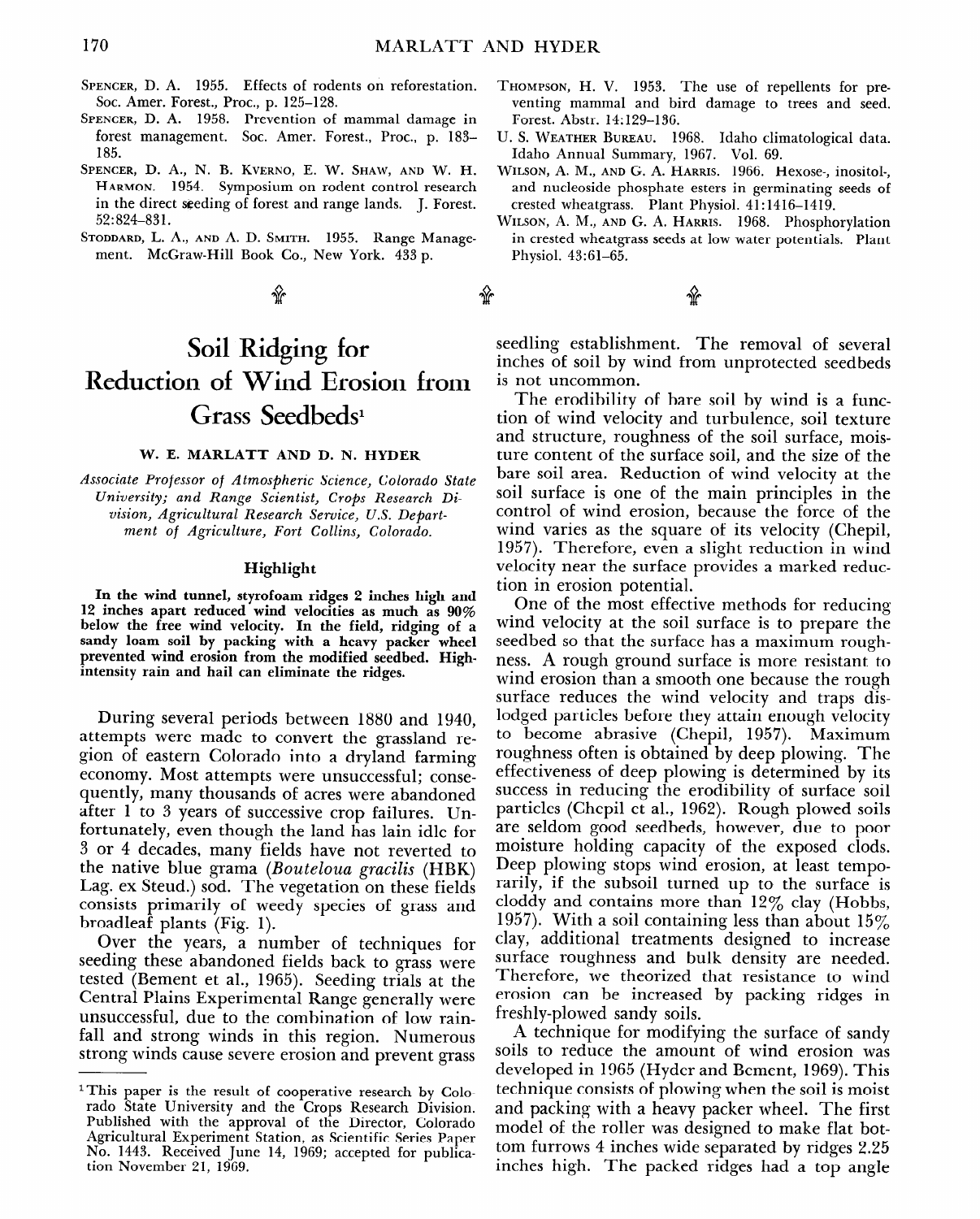

FIG. 1. Unplowed blue-grama sod (top) and adjacent abandoned field (bottom) as it appears more than 35 years after unsuccessful cropping.

of  $120^\circ$  and a spacing of 12 inches. Field testing in 1965 indicated that the roller firmed moist soil adequately but left the ridges with a great deal of lateral cleavage. After additional field testing of faither the and additional field testing. in 1966, a second model was built. This roller was designed to form a succession of adjacent ridges having a height of angle of the top angle of 1130, and the top and the top and the top and the top and the top and the top and the top and the top and the top and the top and the top and the top and the top and the top and  $\frac{1}{2}$  a neight of  $\pm$  inches, a top angle of 113 and a spacing width of 12 inches (Hyder and Be-<br>ment, 1969). The usefulness of ridging for erosion control

rue usefulness of flughig for crostoff collector was studied in the field, and the influence of ridges<br>on vertical wind profiles was investigated by wind on vertual wind profiles was investigated by win  $\mu$  and  $\mu$  and  $\mu$  and  $\mu$  and  $\mu$  and  $\mu$  and  $\mu$  and  $\mu$ evaluate the durability and windbreak effectiveness of small ridges.

# Methods

The effectiveness of the ridges for protecting seedbeds **from the effectiveness of the ridges for protecting seedbed** from wind erosion was studied in the field at the Central<br>Plains Experimental Range in northcentral Colorado and in the wind tunnel facility at the Colorado State University Engineering Research Center.

To determine the effect of ridges on the low level wind velocity profile, a stryrofoam model of the relief produced by the 1965-model roller was constructed in the Colorado State University micro meteorological wind tunnel. The model was placed in the tunnel with ridges at a right angle to wind flow. Wind velocity measurements at heights from 0.04 to 20 inches above the surface at each of 4 positions were made, using a nondirectional miniature hot wire anemometer. Two free-wind velocities of 13.6 mph (20 fps) and 34.1 mph (50 fps) were evaluated. The measurements were recorded on an X-Y analog plotter and graphed as profile envelopes of observations between mean minimum and mean maximum wind velocities. Mean wind velocities then were plotted as isotachs of equal velocity above the ridges. Time-lapse movies were taken of the model during tests under varying wind velocity using small yarn "flags" to indicate wind direction and turbulence on top of and between ridges.

The field experiments were located on a McGrew sandy loam soil that contains 10% clay. Other characteristics of this soil are given by Everson et al. (1969). Five test plots, each measuring 100 by 100 feet, were plowed to a depth of about 10 inches with a moldboard plow on March 28, 1967. Soil moisture was near field capacity in the plow layer. One plot was left in the rough-plow condition. The other four plots were packed with the 1966-model roller on March 29, 1967. Ridges, oriented to directions of 0, 45, 90, and 135 degrees, were measured five times to determine ridge erosion and furrow fill.

One-half-inch hardwood dowels 12 inches long were established in the furrows of the ridged relief (and in the roughplowed soil) as elevational references for determining subsequent relief erosion. Five sets of 4 dowels each were established in each plot. All dowels were set with an exposed height of 4.0 inches. Thereafter, dowel heights were posed heights of no mencer and determine furrow fill (or plowered software surrow may and the neighbor of rings (or plowed soil) between dowels were measured to deter-<br>mine ridge erosion.

Soil bulk densities of the surface 3 inches of soil in the furrows and ridges were obtained from cores cut while the soil was wet to near field capacity.  $\sum_{i=1}^{n}$  and  $\sum_{i=1}^{n}$  and  $\sum_{i=1}^{n}$  and  $\sum_{i=1}^{n}$  and  $\sum_{i=1}^{n}$  and  $\sum_{i=1}^{n}$  and  $\sum_{i=1}^{n}$  and  $\sum_{i=1}^{n}$  and  $\sum_{i=1}^{n}$  and  $\sum_{i=1}^{n}$  and  $\sum_{i=1}^{n}$  and  $\sum_{i=1}^{n}$  and  $\sum_{i=1}^{n}$  and

wany amounts of wind movement and precipitation were measured by standard U.S. Weather Burcau instruments as factors relevant to erosion.

#### Results

## **Wind Tunnel Experiments**

The degree of reduction in wind velocity near the acque of reduction in with velocity field the surface of ridges varies with position on the ridges and with free wind velocity. The least reduction, with a free wind velocity of either 13.6 mph  $(20$  fps) or 34.1 mph  $(50$  fps), is directly above the ridge tops (Figures 2 and 3). This reduction is about 50 and 60% of free wind velocities of 13.6 and 34.1 mph, respectively. The greatest reductions, amounting to 75 and  $90\%$  of the low and high wind velocities, respectively, are above the furrows. Minimum wind velocities above the furrows are about the same  $(< 4$  mph) for both free wind velocities.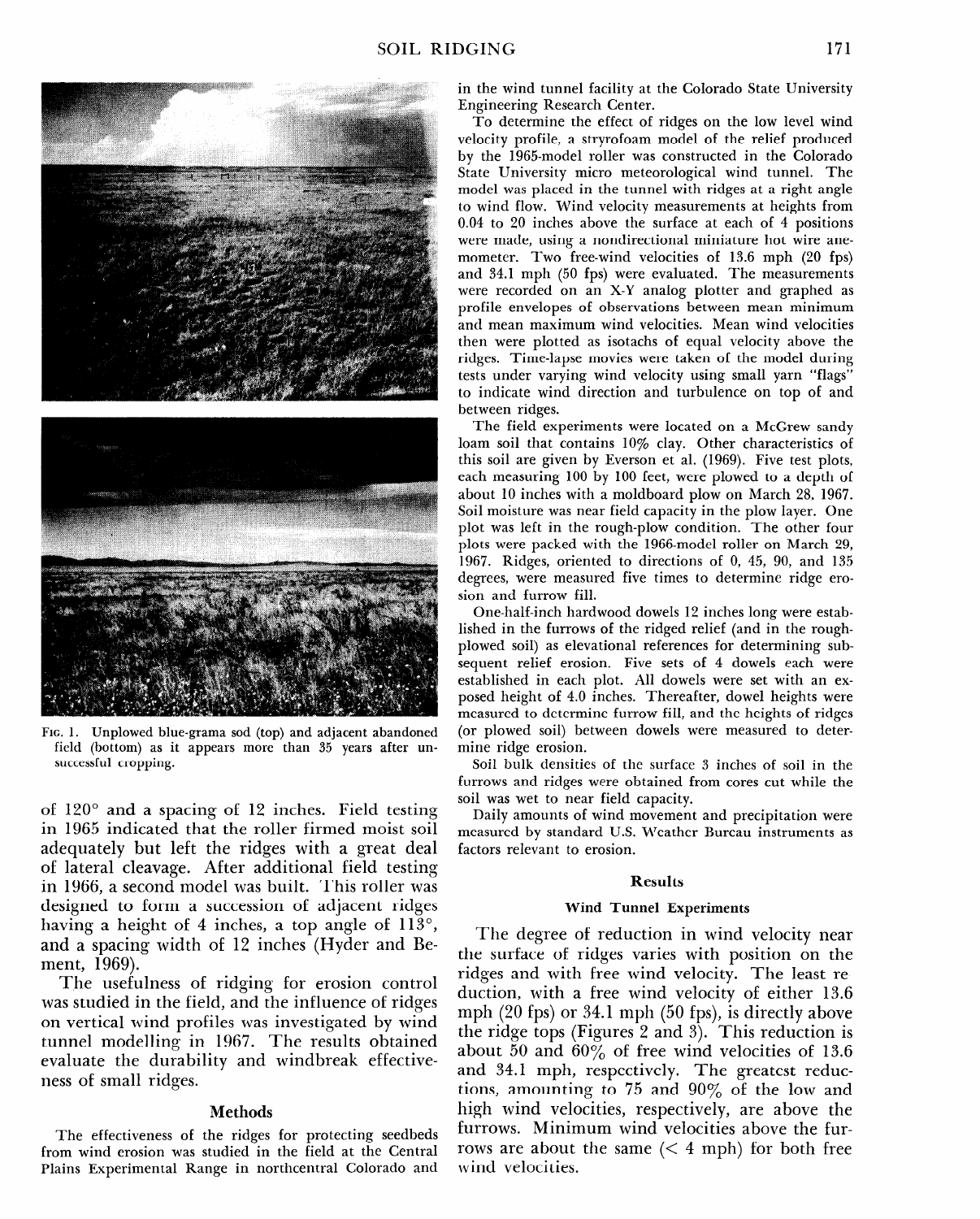

**FIG. 2. Wind velocity profiles above 4 positions on ridges when the free wind velocity was 13.6 mph (20 fps).** 

Minimum wind velocities prevail to a height of  $\frac{1}{2}$  inch or less above the surfaces. Above these heights, the mean velocity increases geometrically with additional height, and attains the free wind velocity at about 10 to 20 inches. Since the erosive force of wind varies according to the square of velocities, the wind-tunnel model of ridges reduces the erosive force to about  $\frac{1}{4}$  at minimum effect and to about  $\frac{1}{20}$  at maximum effect.

Vertical fluctuations of the isotach lines indicate wind turbulence near the soil surface (Figures 4 and 5). Turbulence is primarily a matter of vertical displacement with a free wind velocity of 13.6 mph. However, at a free wind velocity of 34.1 mph, the turbulence creates a reversal in wind direction between some of the ridges. This reversal in direction, as indicated by the yarn flags, forms a rotary movement that is very transient. It increases between a pair of ridges until it can no longer between a pair of flages until it can in forme the community, then usually all sources only to rerothe asially between the field feeward pair of stages. In the lotaly movement, the greatest in



FIG. 3. Wind velocity profiles above 4 positions on ridges when the free wind velocity was 34.1 mph (50 fps). Each position is plotted separately, but wind velocity scales overlap to conserve space.



**FIG. 4. Isotachs of wind velocity across ridges for a free wind velocity of 13.6 mph. (20 fps).** 

Wind instability produces small depositions of silt on the leeward slopes in the field.

# **Field Experiments**

Ridge erosion and furrow fill for different ridge directions changed from one period of observation to the next; but these effects were independent of ridge direction when averaged over all periods of observation (Table 1). The directional effect or observation (xabie 1). The antectional criteri menting periods of observation is attributed to wind driven rain and hail, and is interpreted as an<br>essentially random variable among storms. Highintensity rain (often with hail) falls from thunderstorms that normally move eastward from the Rocky Mountains. Nevertheless, the wind movemont associated with the storms has no unit the storms has no unit the storms has no unit the storms has no unit ment associated with these storms has no uniform<br>direction over fixed ground positions.



**v. 5. Isotachs of wind veloci** velocity of 34.1 mph (50 fps).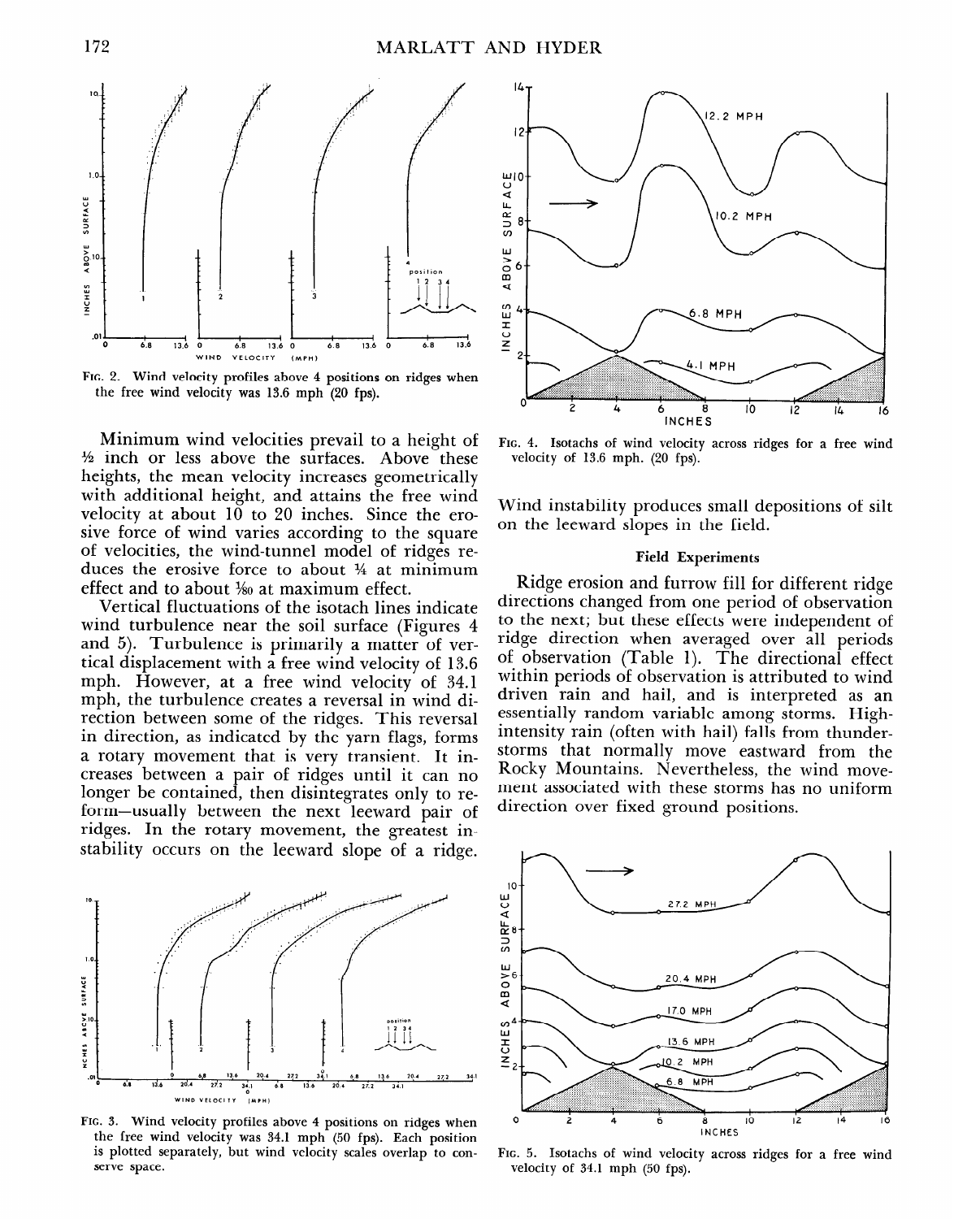| Ridge<br>direction     | Position<br>and effect | Periods of observation |               |              |              |                   |
|------------------------|------------------------|------------------------|---------------|--------------|--------------|-------------------|
|                        |                        | $4/4 - 14$             | $4/14 - 5/24$ | $5/24 - 6/7$ | $6/7 - 7/17$ | Sum               |
| $0^{\circ}$            | Ridge erosion          | .18                    | .27           | .36          | .63          | $1.44^{a_1}$      |
|                        | Furrow fill            | .36                    | .04           | .23          | .35          | .98               |
| $45^{\circ}$           | Ridge erosion          | $-.09$                 | .25           | .32          | .83          | 1.31              |
|                        | Furrow fill            | .13                    | .15           | .32          | .47          | 1.07              |
| $90^{\circ}$           | Ridge erosion          | .13                    | .09           | .53          | .61          | 1.36              |
|                        | Furrow fill            | .15                    | .13           | .35          | .37          | 1.00              |
| $135^\circ$            | Ridge erosion          | .07                    | .25           | .53          | .82          | 1.67              |
|                        | Furrow fill            | .22                    | .09           | .33          | .42          | 1.06              |
| $0^{\circ}$            | Mean                   | $.27^{\rm b}$          | .16           | .30          | .49          | 1.22 <sup>c</sup> |
| $45^{\circ}$           | Mean                   | .02                    | .20           | .32          | .65          | 1.19              |
| $90^{\circ}$           | Mean                   | .14                    | .11           | .44          | .49          | 1.18              |
| $135^\circ$            | Mean                   | .15                    | .17           | .43          | .62          | 1.37              |
| Mean                   | Ridge erosion          | .07 <sup>d</sup>       | .22           | .44          | .72          | 1.45 <sup>e</sup> |
| Mean                   | Furrow fill            | .22                    | .10           | .31          | .40          | 1.03              |
| Grand mean             |                        | .14 <sup>t</sup>       | .16           | .37          | .56          | 1.23              |
| Precipitation (inches) |                        | 1.37                   | 3.03          | 3.90         | 9.01         | 17.31             |
| Wind (miles)           |                        | 2320                   | 8060          | 2130         | 4180         | 16,690            |

**Table 1. Erosion (inches) of ridged soil reliefs.** 

<sup>1</sup>L.S.D. at .05: a = not significant; b = .09 inch; c = not significant; d = .06 inch; e = .03 inch; f = .04 inch.

Furrow fill exceeded ridge erosion in the first period of observation (April 4 to 14) because initial furrow fill required only small amounts of soil compared with that required to reduce the height of ridges (Table 1). Over all four periods of observation, ridge erosion amounted to 1.45 inches and furrow fill amounted to 1.03 inches.

Among the four periods of observation, the amounts of ridge erosion and furrow fill increased in approximate relation to the amounts of precipitation (Table 1). The effects were more closely related to the amounts of high-intensity precipitation. In each of the first two periods of observation (April 4 to 14 and April 14 to May 24), the erosive effects were associated with a single high $i_{\text{ref}}$  rain (Figure 6). In periods 3 and 4 (May  $\frac{1}{2}$  and  $\frac{1}{2}$  and  $\frac{1}{2}$  and  $\frac{1}{2}$  and  $\frac{1}{2}$  and  $\frac{1}{2}$  and  $\frac{1}{2}$  and  $\frac{1}{2}$  and  $\frac{1}{2}$  and  $\frac{1}{2}$  and  $\frac{1}{2}$  and  $\frac{1}{2}$  and  $\frac{1}{2}$  and  $\frac{1}{2}$  and  $\frac{1}{2}$  and  $\frac{1}{2}$  a 24 to June 7 and June 7 to July 17), which included  $\beta$  and  $\gamma$  high-intensity rains, respectively, the erosive effects were correspondingly greater than in the earlier observation periods. Since highintensity winds were encountered primarily in the second period of observation, and not at all in the fourth period, it is obvious that the erosion of the surface-soil relief was caused by rain. On the other hand, wet soil is more resistant to wind erosion than dry soil.  $T$  ridged relief was almost complete was almost complete was almost complete  $T$ 

I'D I'D THE HURTHARD AND ANNUAL COMPLETE PERSONAL FROM THE PERSONAL FROM THE PERSONAL FROM THE PERSONAL FROM THE PERSONAL FROM THE PERSONAL FROM THE PERSONAL FROM THE PERSONAL FROM THE PERSONAL FROM THE PERSONAL FROM THE P down by July 17. Precipitation in the period from April 4 to July 17 amounted to a total of 17.3 inches; however, this amount was greater than for corresponding periods in any of 28 previous years. Mean precipitation amounts for the last 29 years<br>are 12.2 inches annually, and 7.5 inches in the 4

months April through July. With reference to the high-intensity rains in the 4 months April through July, the mean annual count is 4.3 storms producing precipitation in excess of 0.5 inch and 1.8 storms producing precipitation in excess of 1.0 inch. Consequently, a packed soil relief generally would last longer than in this example. Even with the excessive precipitation in 1967, the ridges withstood erosion long enough for grass establishment.

Although the roller was designed to produce



to is the erosion of ridged and plowed. to high-intensity precipitation and wind.